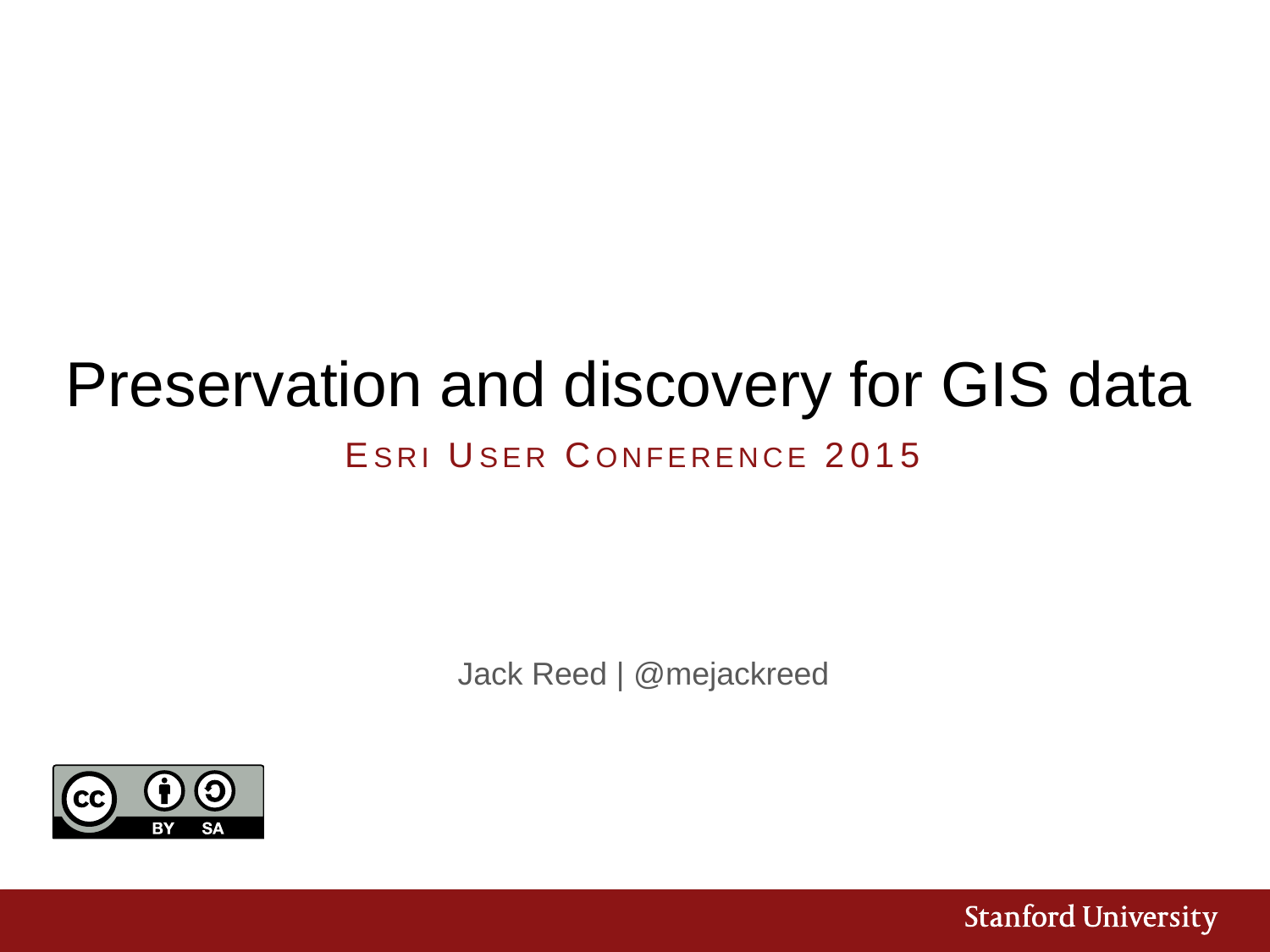Stanford Library Reading Room, 1940's © Stanford University

置

. . .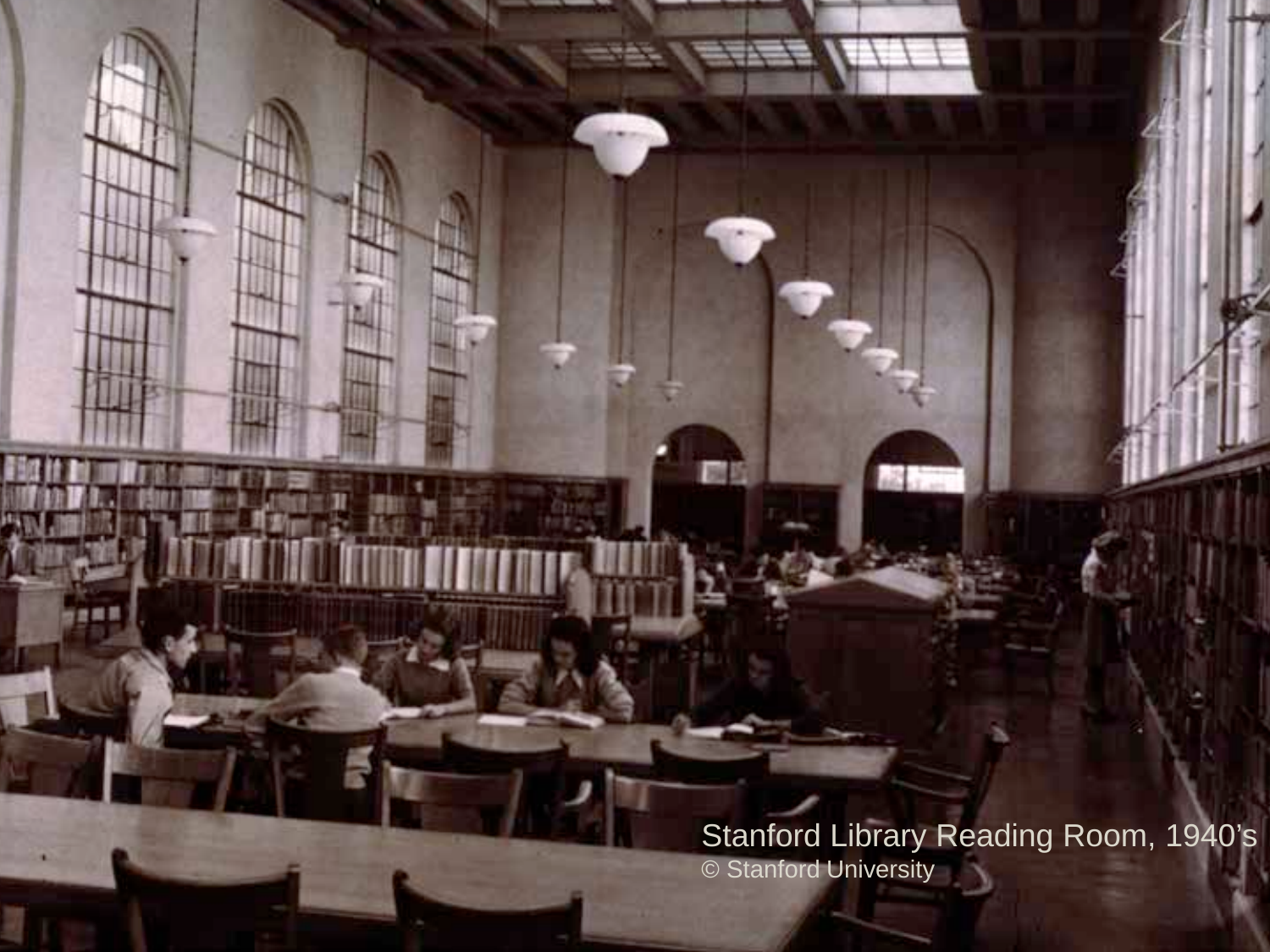## Preservation

## Discovery **Access**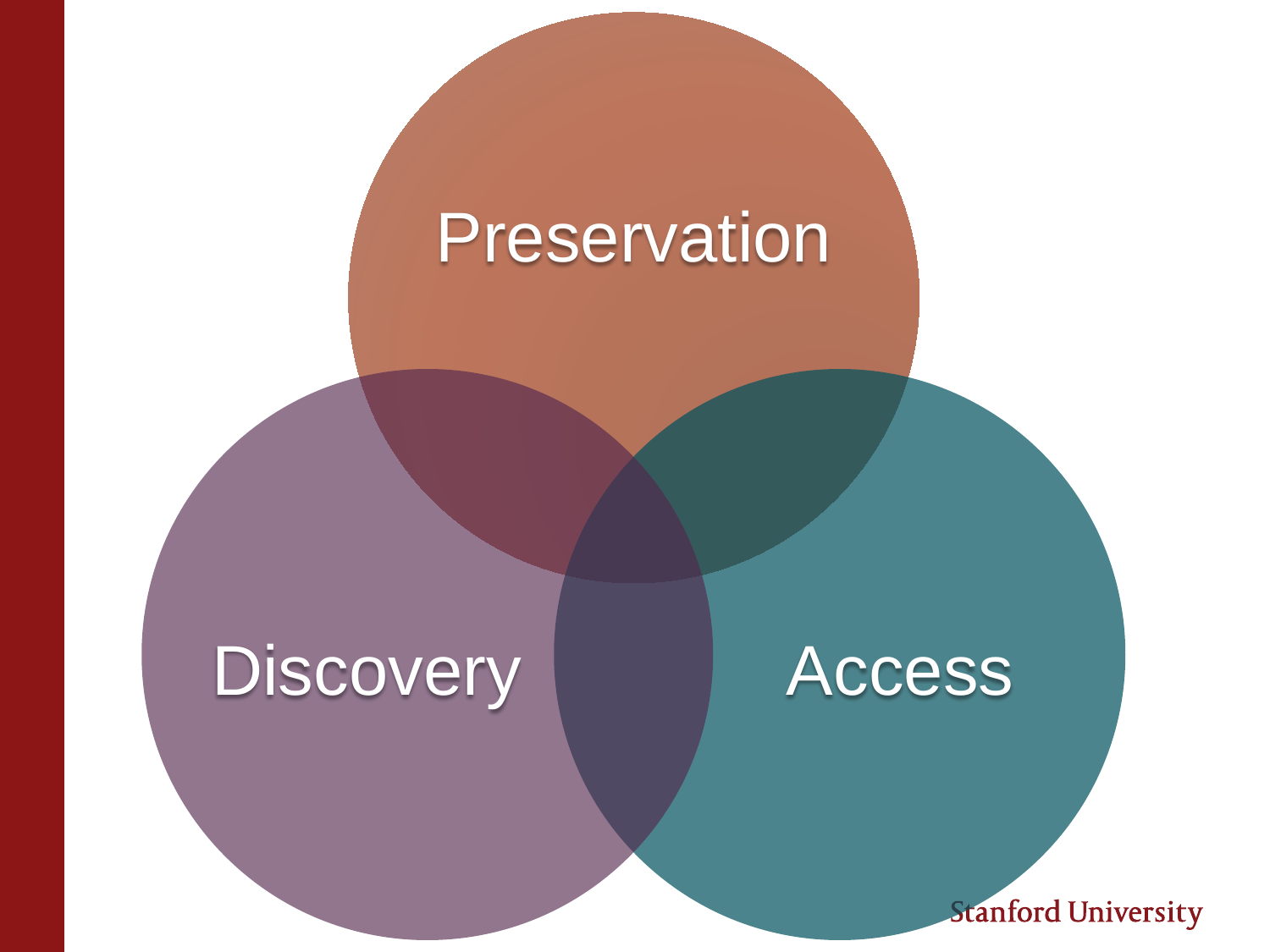## Who has a preservation plan for their geospatial data?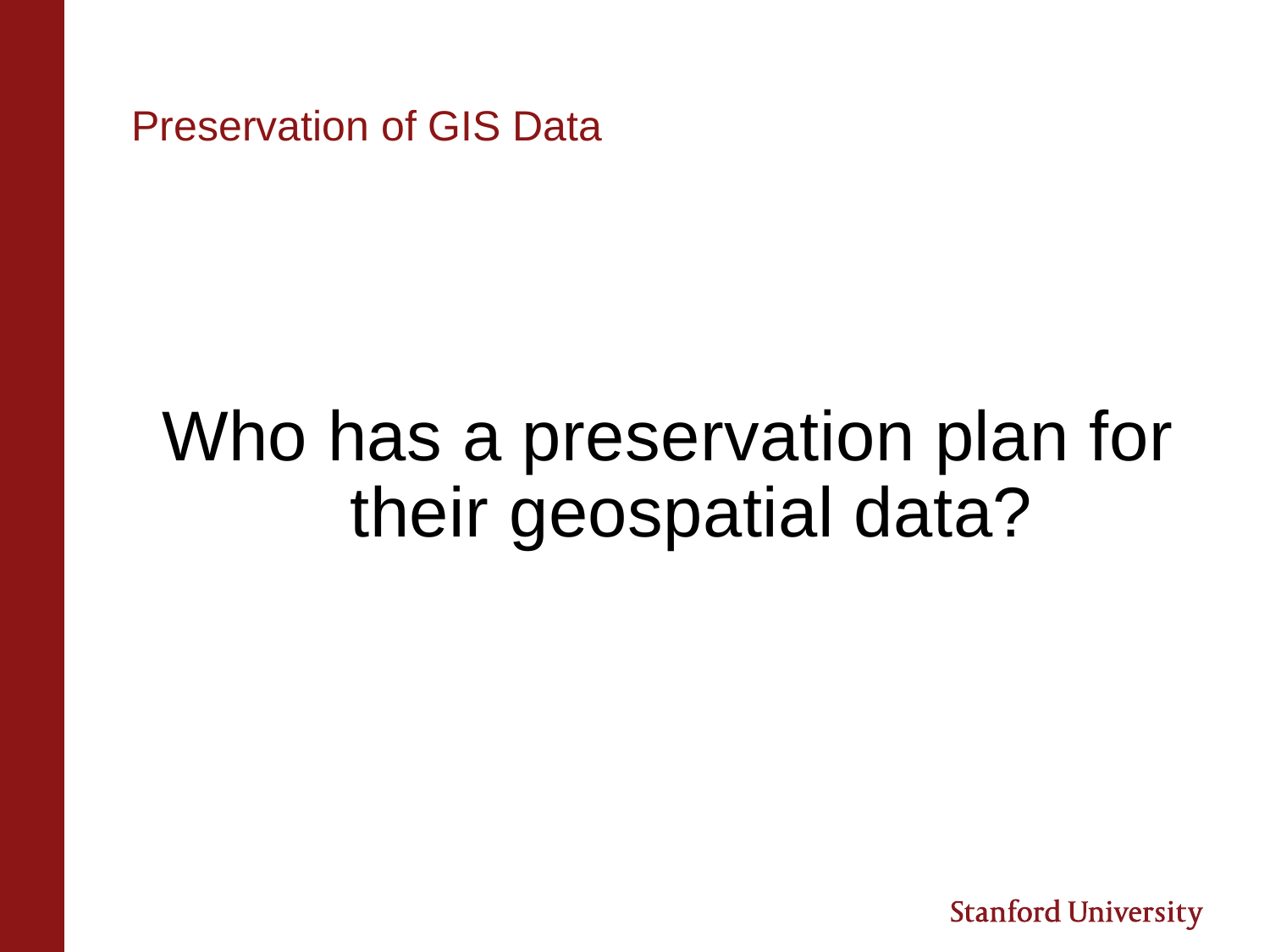## Can your organization afford the loss of data or metadata?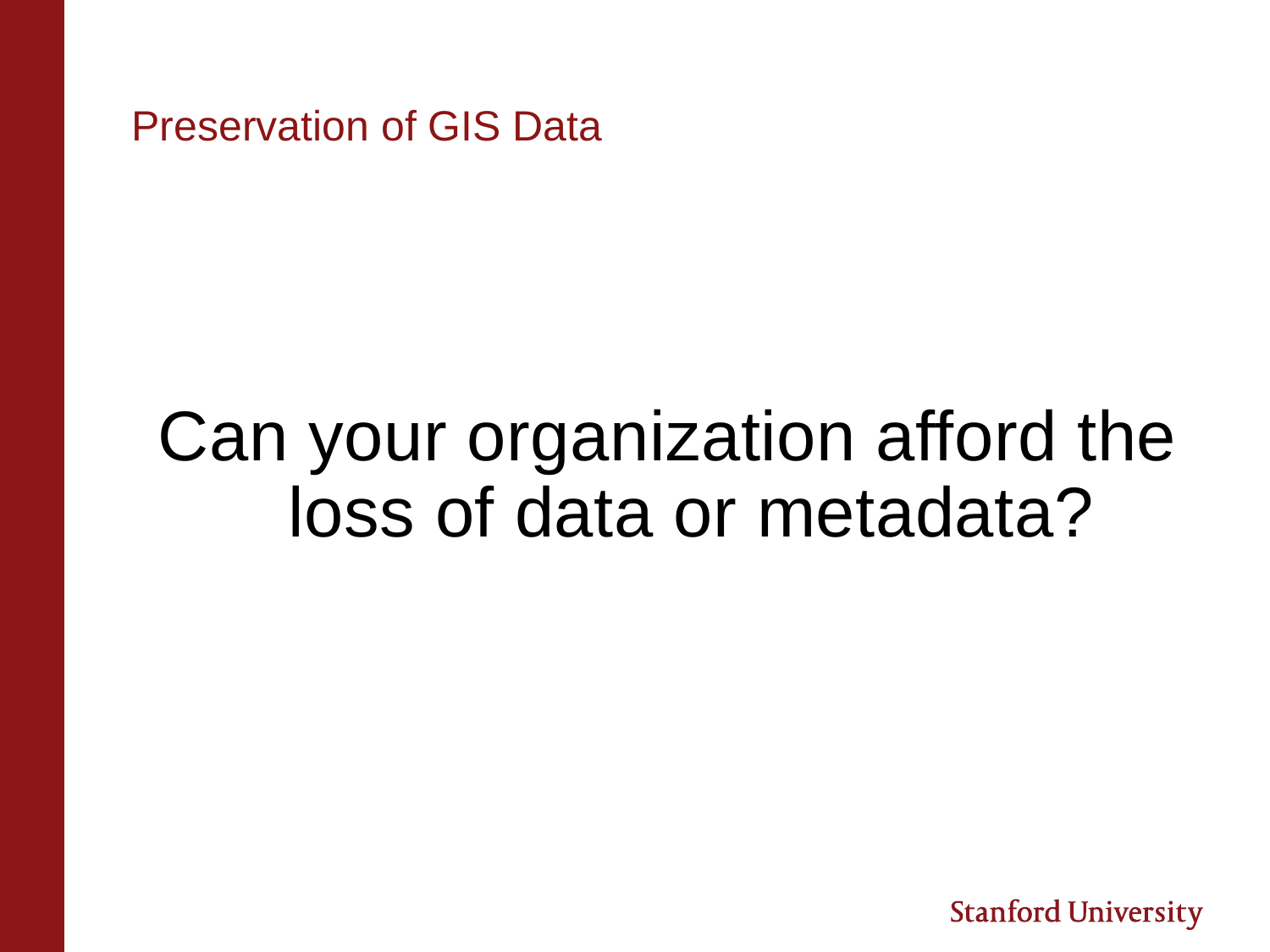

We treat GIS data in an ephemeral mannerStanford University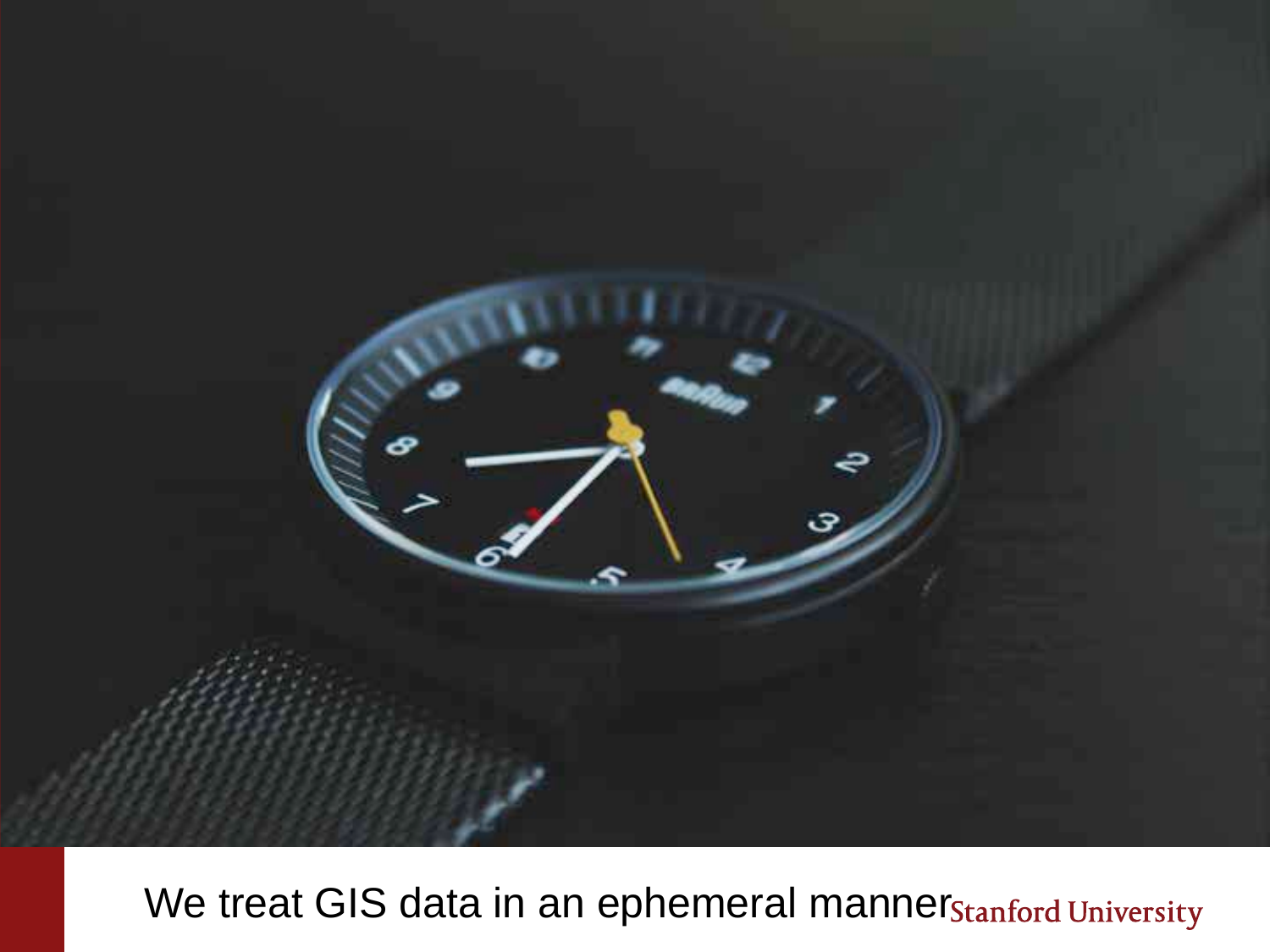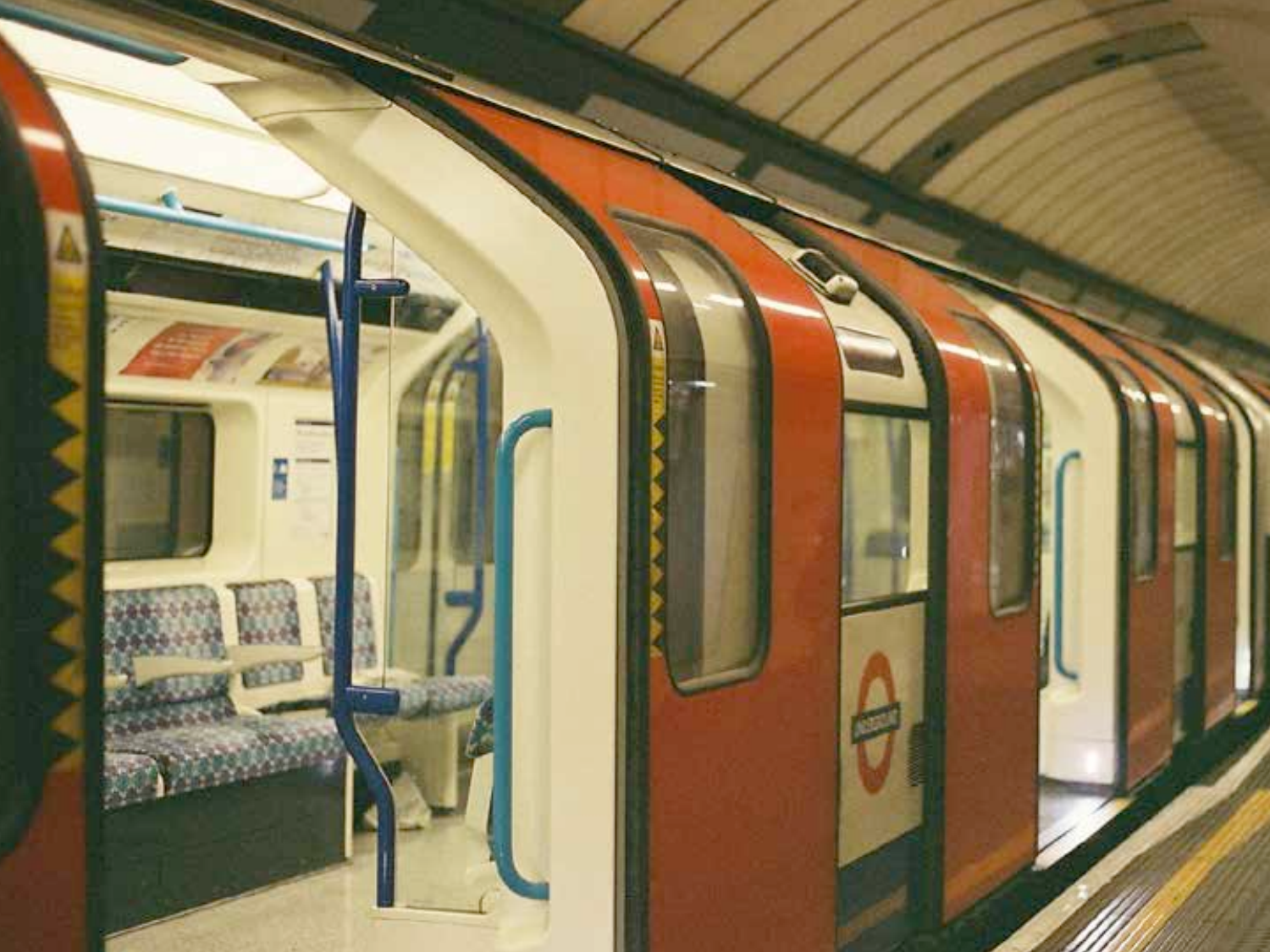Preservation goes beyond just "having backups" or even "having a disaster recovery plan".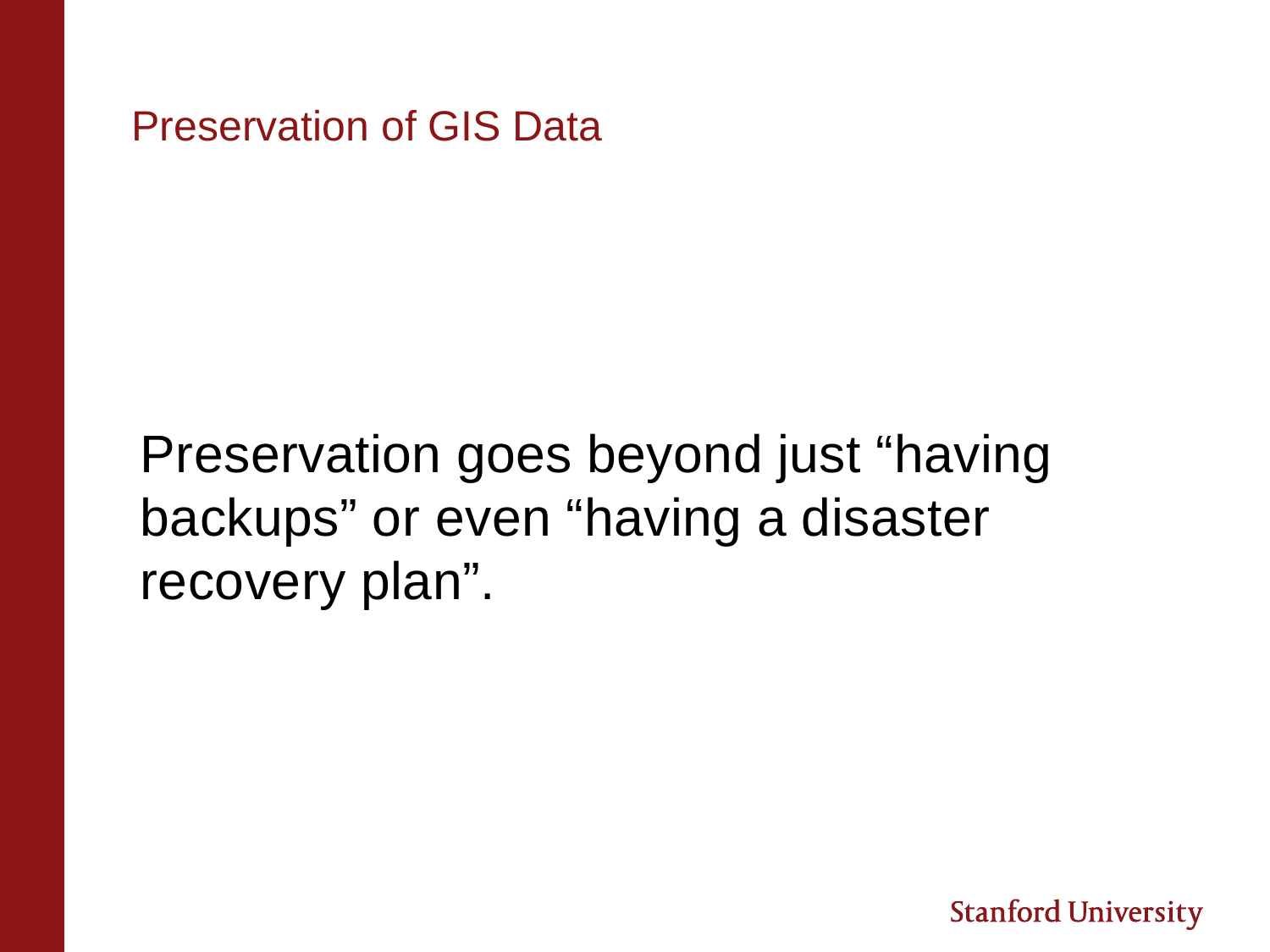"…all of the actions required to maintain access to digital materials beyond the limits of media failure or technological change."

- Digital Preservation Coalition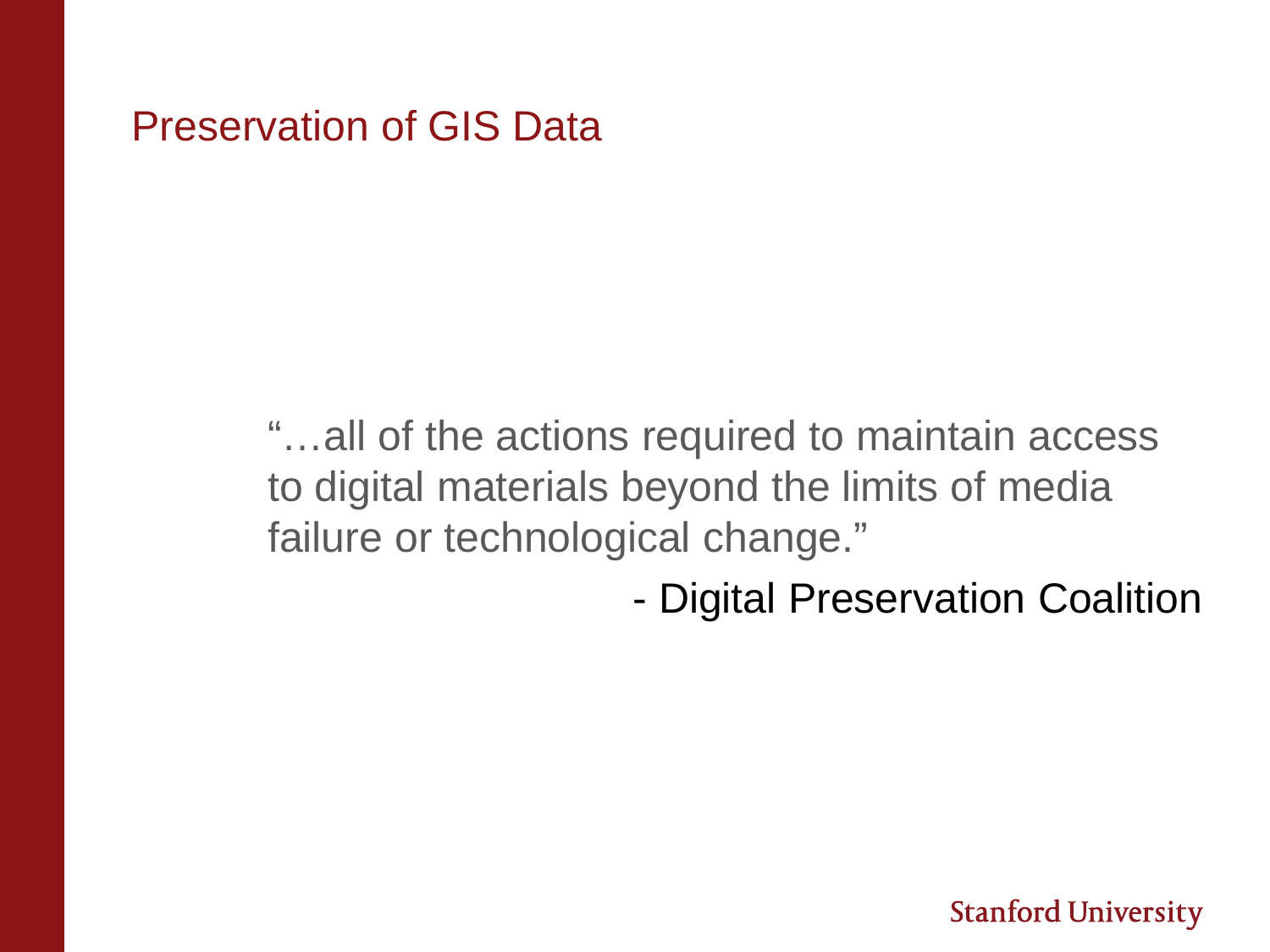# Digital Preservation

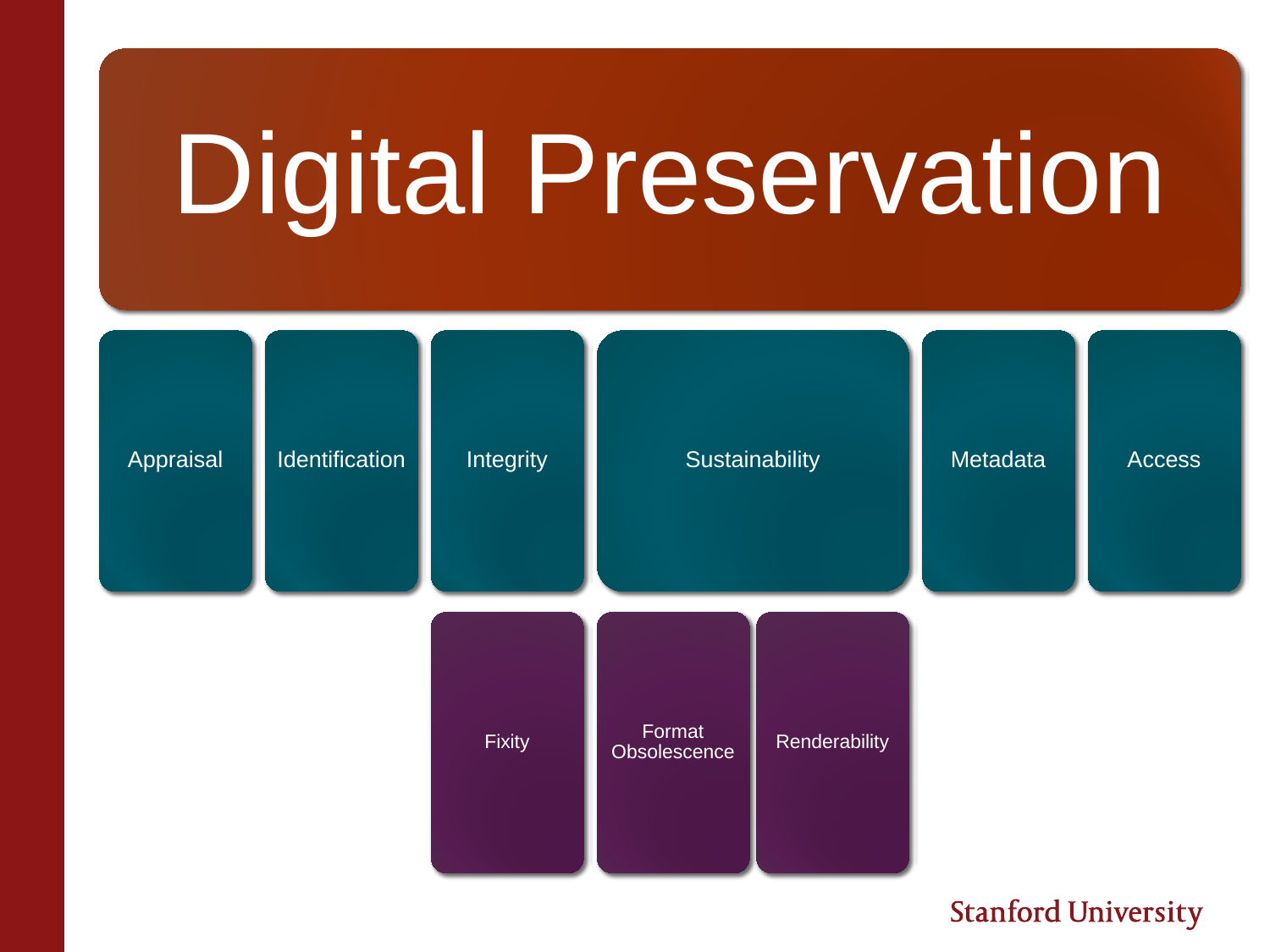



"Metadata is a love note to the future." #nypl\_labs\_twitpic.com/6ry6ar



**O**TwitPic



https://twitter.com/kissane/status/1190 2764200804352

@textfiles

By Erin Klesane Blossane

View on web

**FAVORITER JWTWEETS** 43 81



**Stanford University** 

9:55 AM - 28 Sep 2011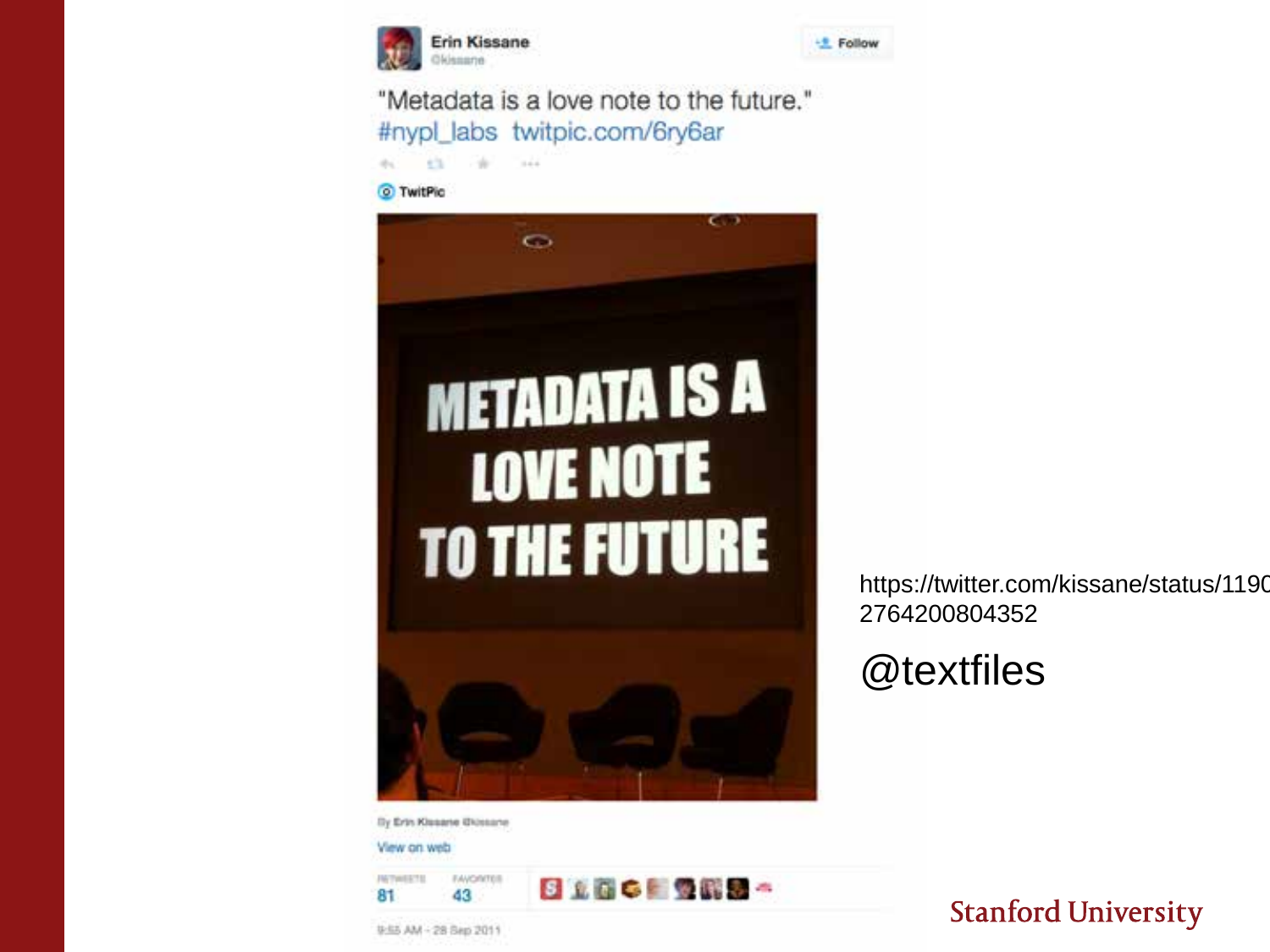## Preservation of GIS Data ArcGIS Desktop 10.x software supports:

- § +31 data formats
- § +84 raster formats

How can +115 formats be supported for future use?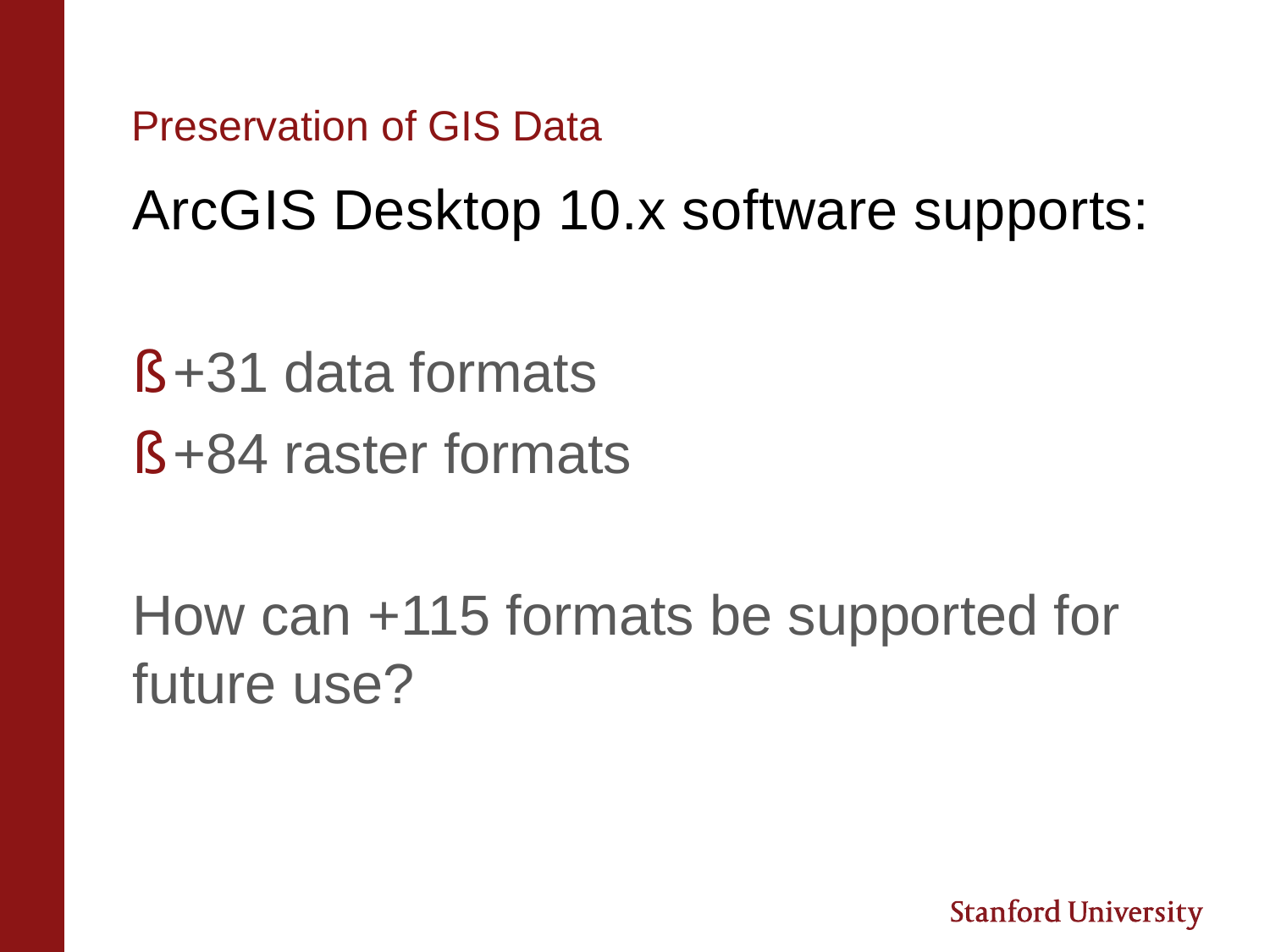Discovery of GIS Data

#### Discovery has traditionally meant "geoportals"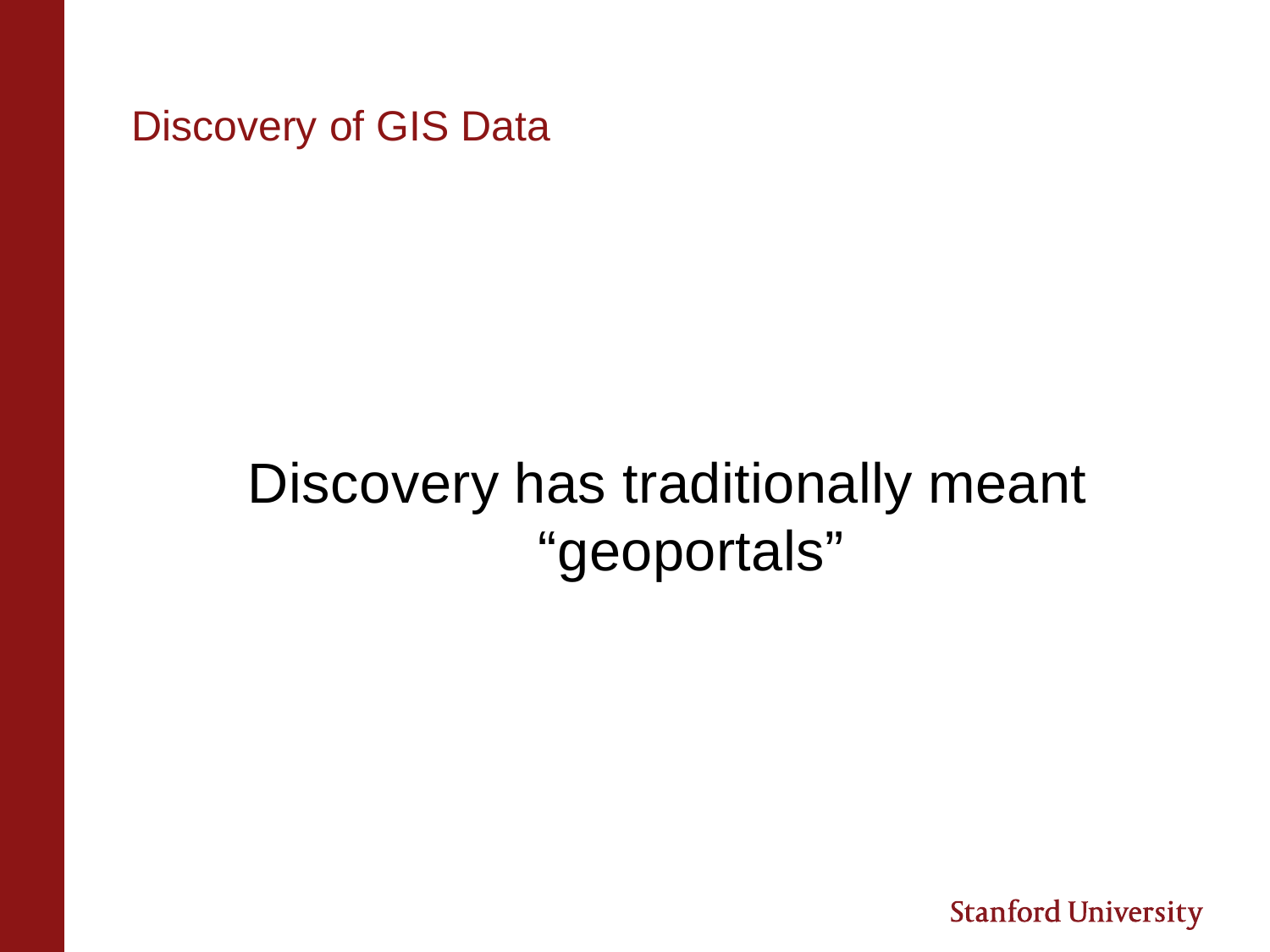Discovery of GIS Data

#### But lately … open data portals have taken over this space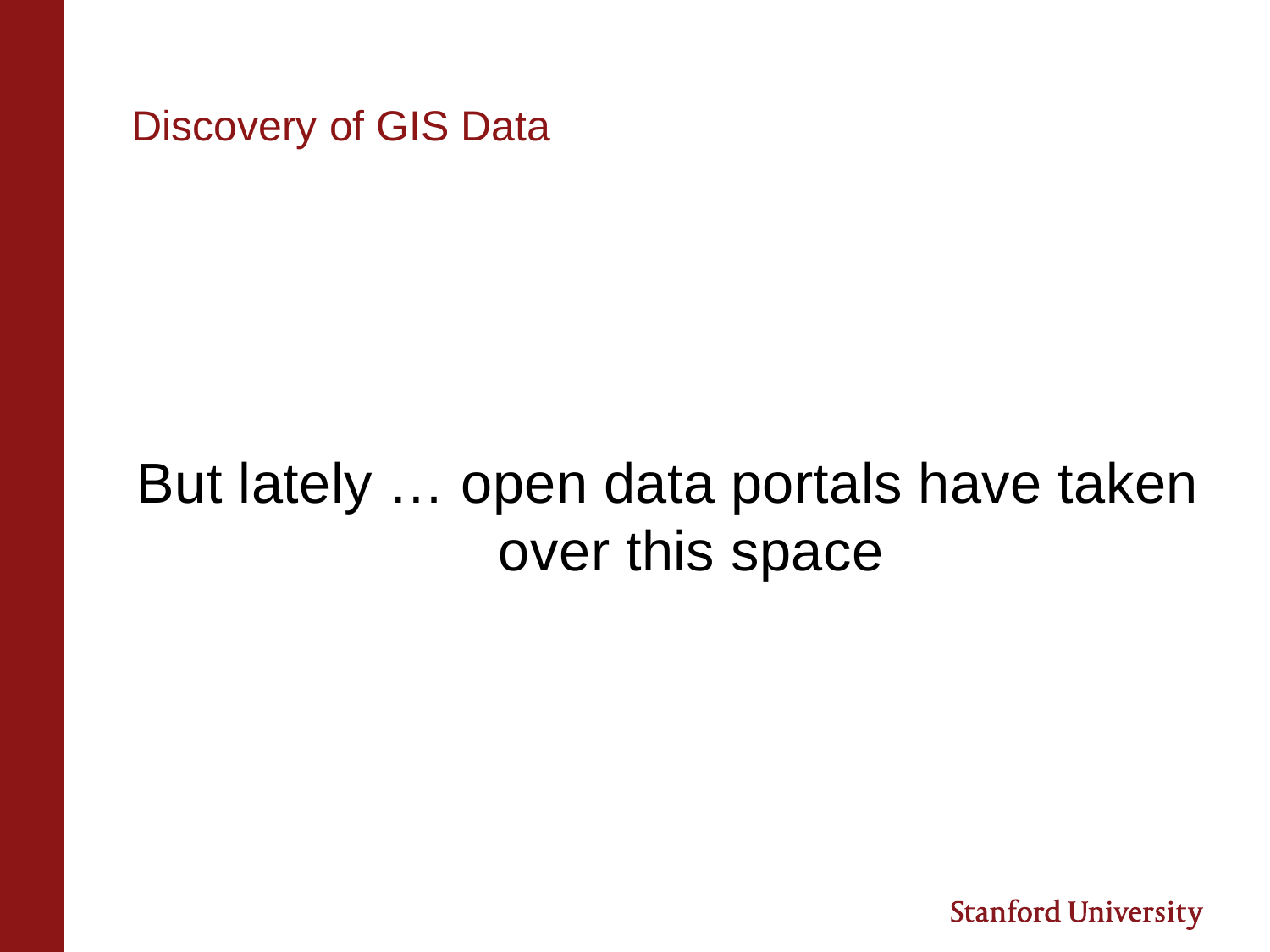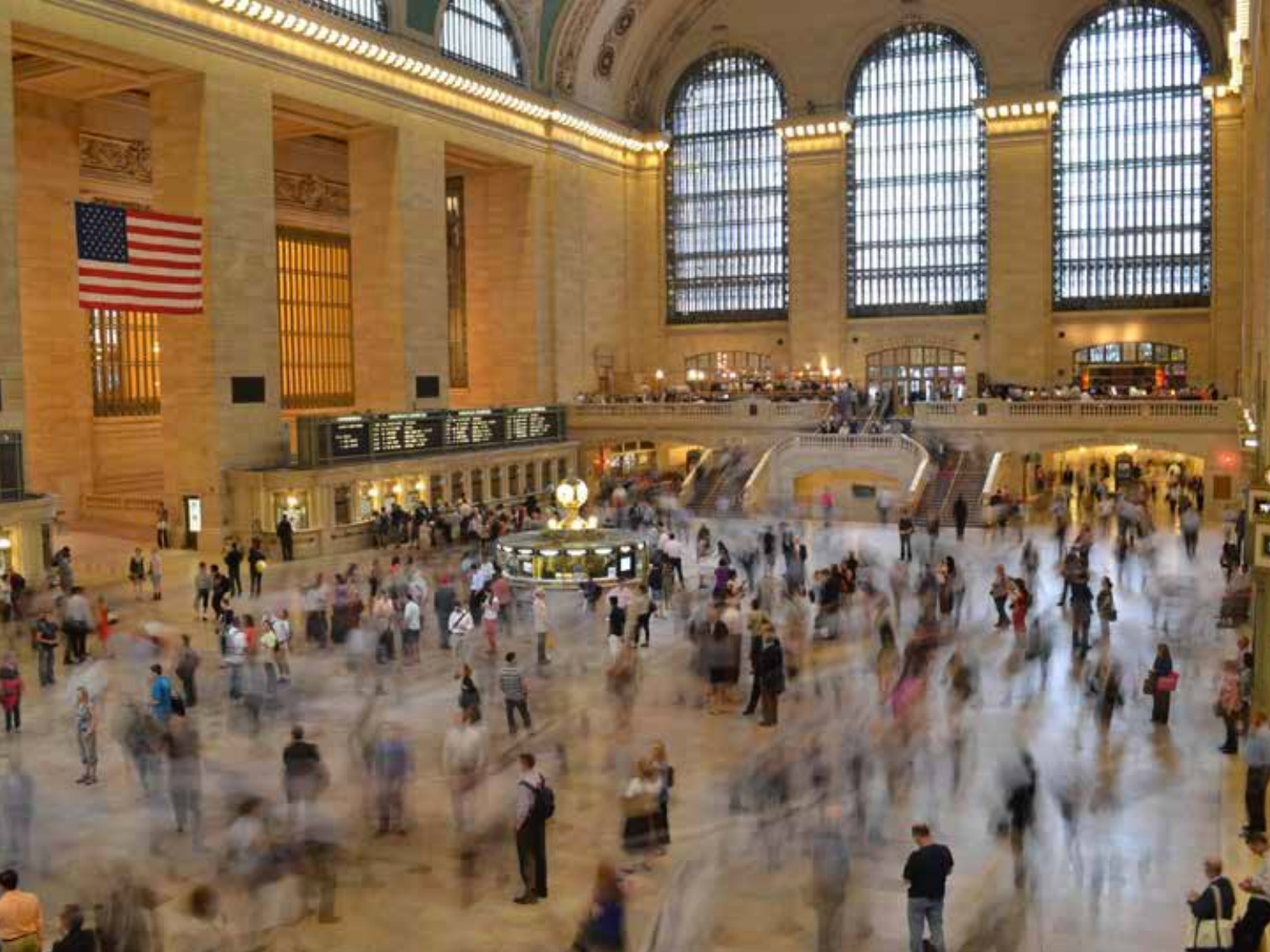Discovery of GIS Data – emergence of GeoBlacklight

- Do one thing really well
- Align technology stacks
- We found others with the same needs as us
- Build on the foundation of an existing ecosystem
- Combine preservation with the power of discovery
- Support variety web services (WMS, WFS, IIIF, MapService, FeatureService)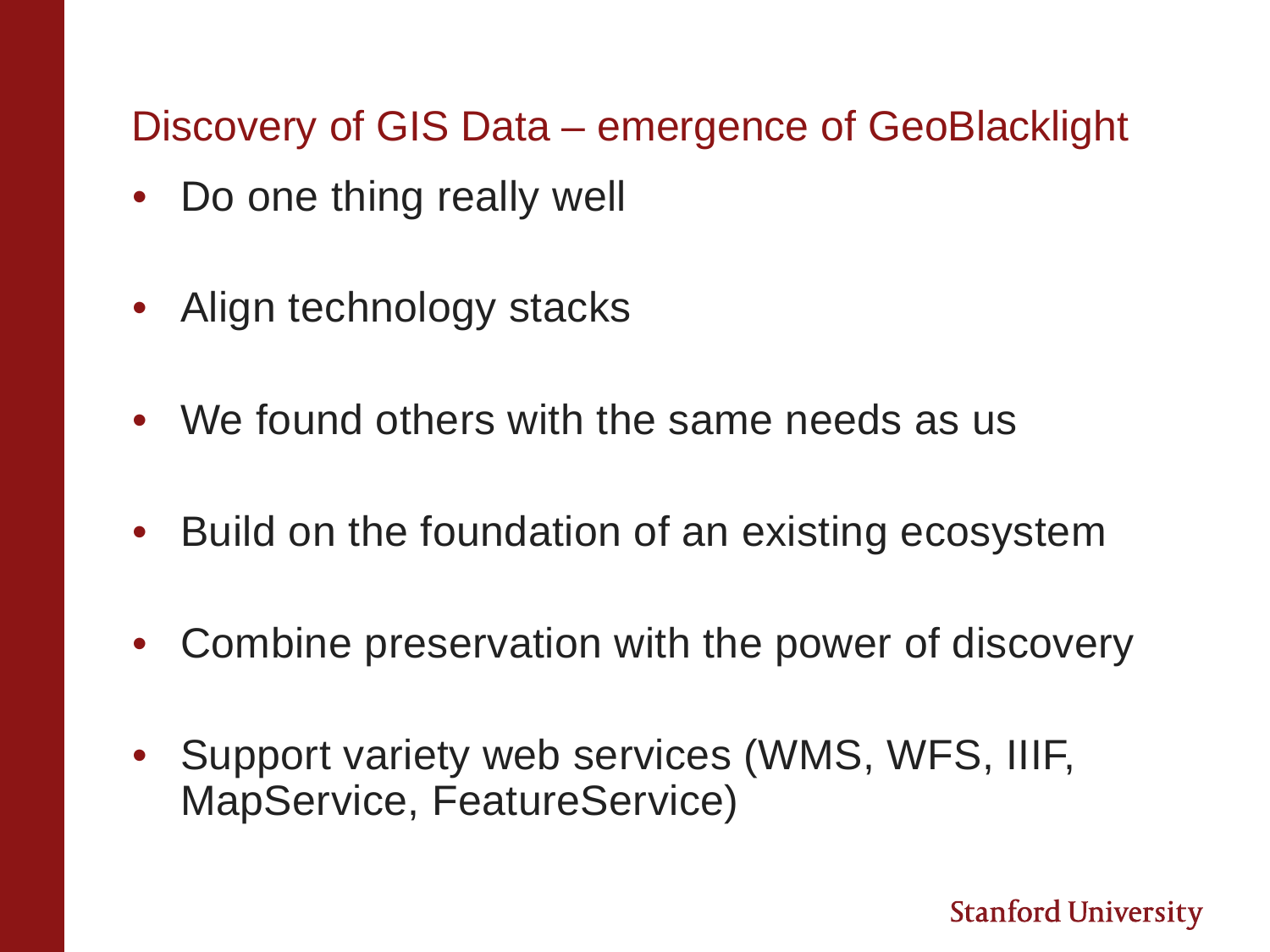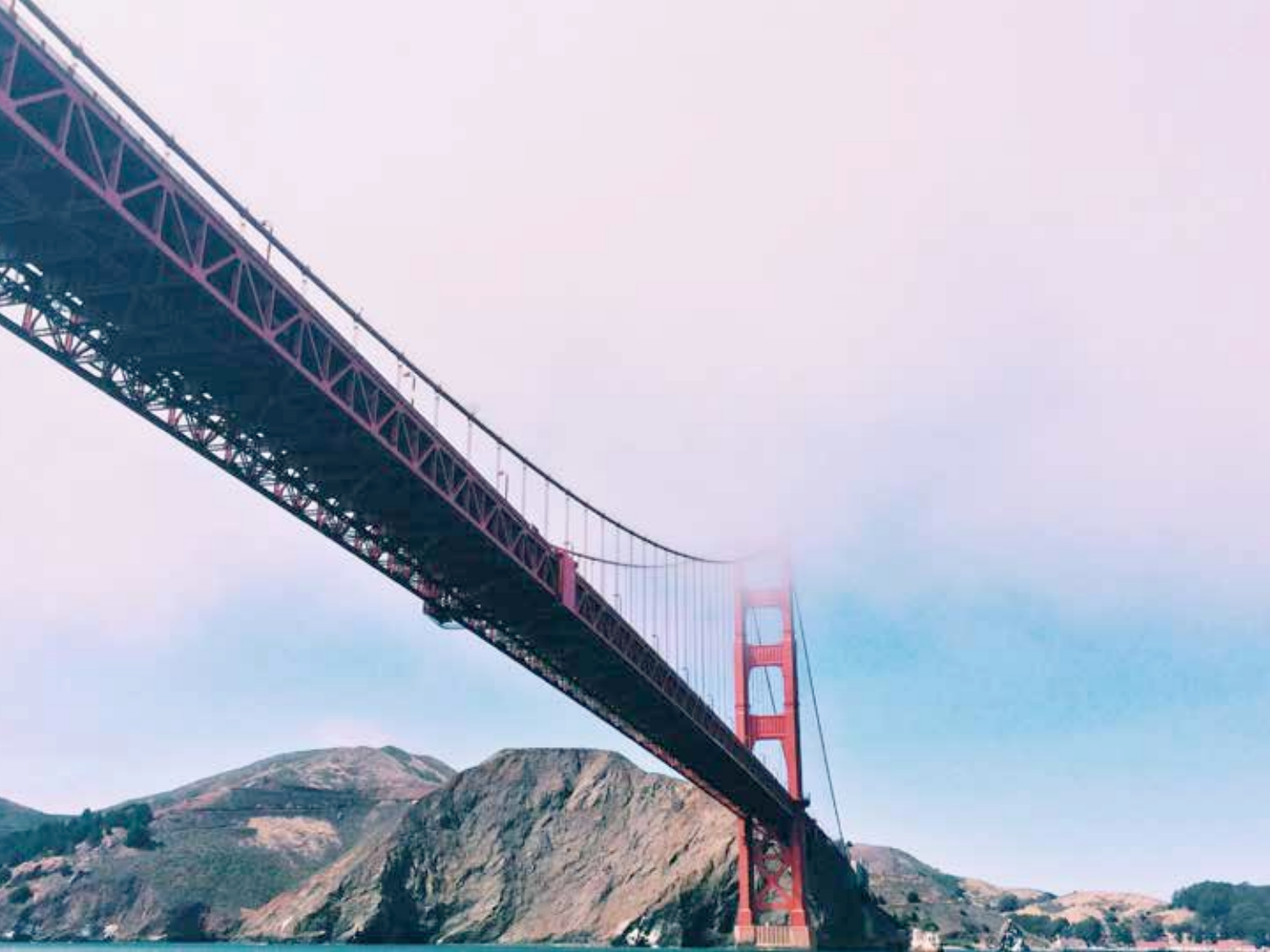#### Bringing it all together

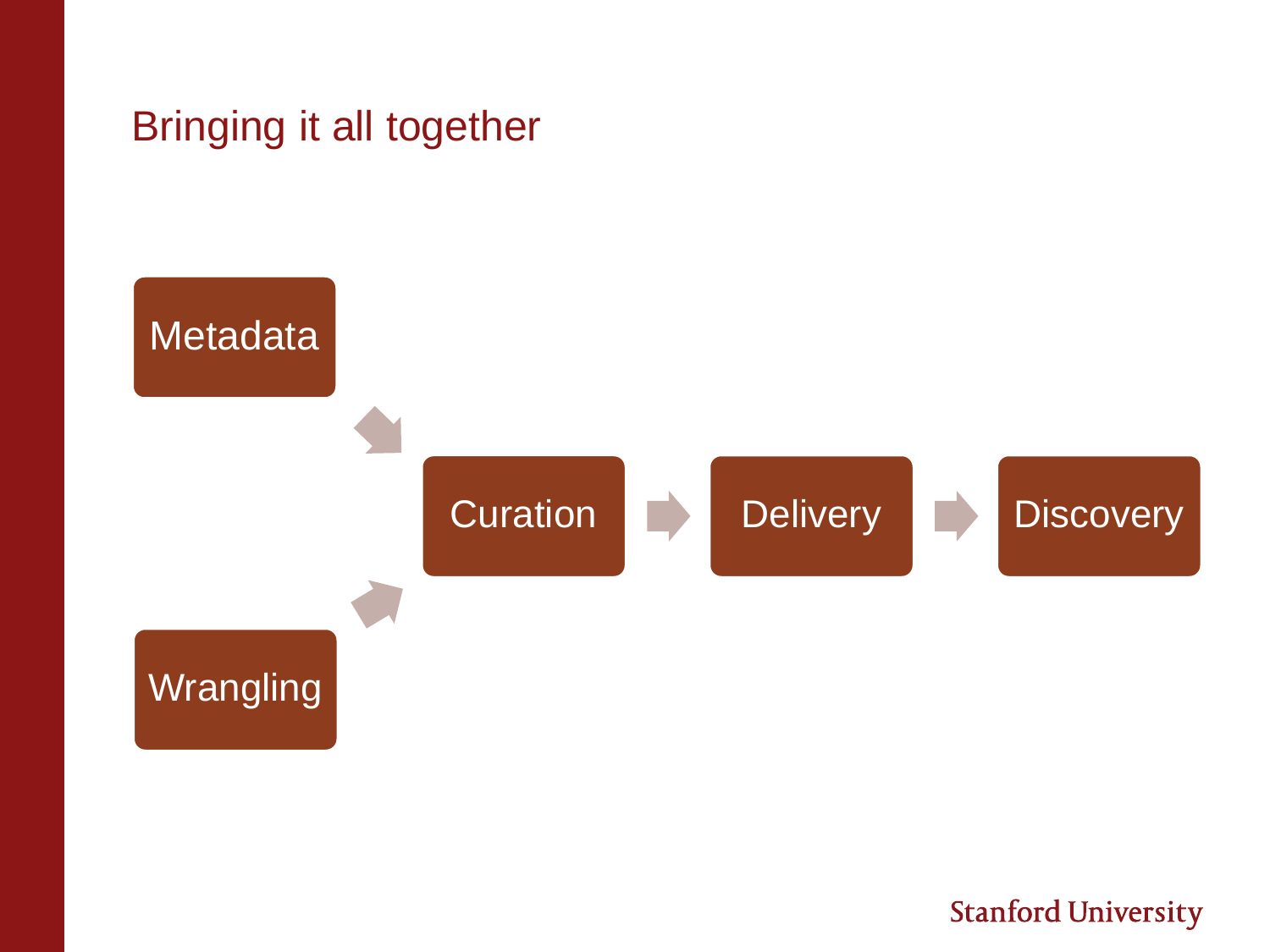#### Bringing it all together

#### Data Wrangling

Format **Conversions** 

- Raster -> GeoTIFF
- Vector -> Shapefile

Delivery and **Preservation**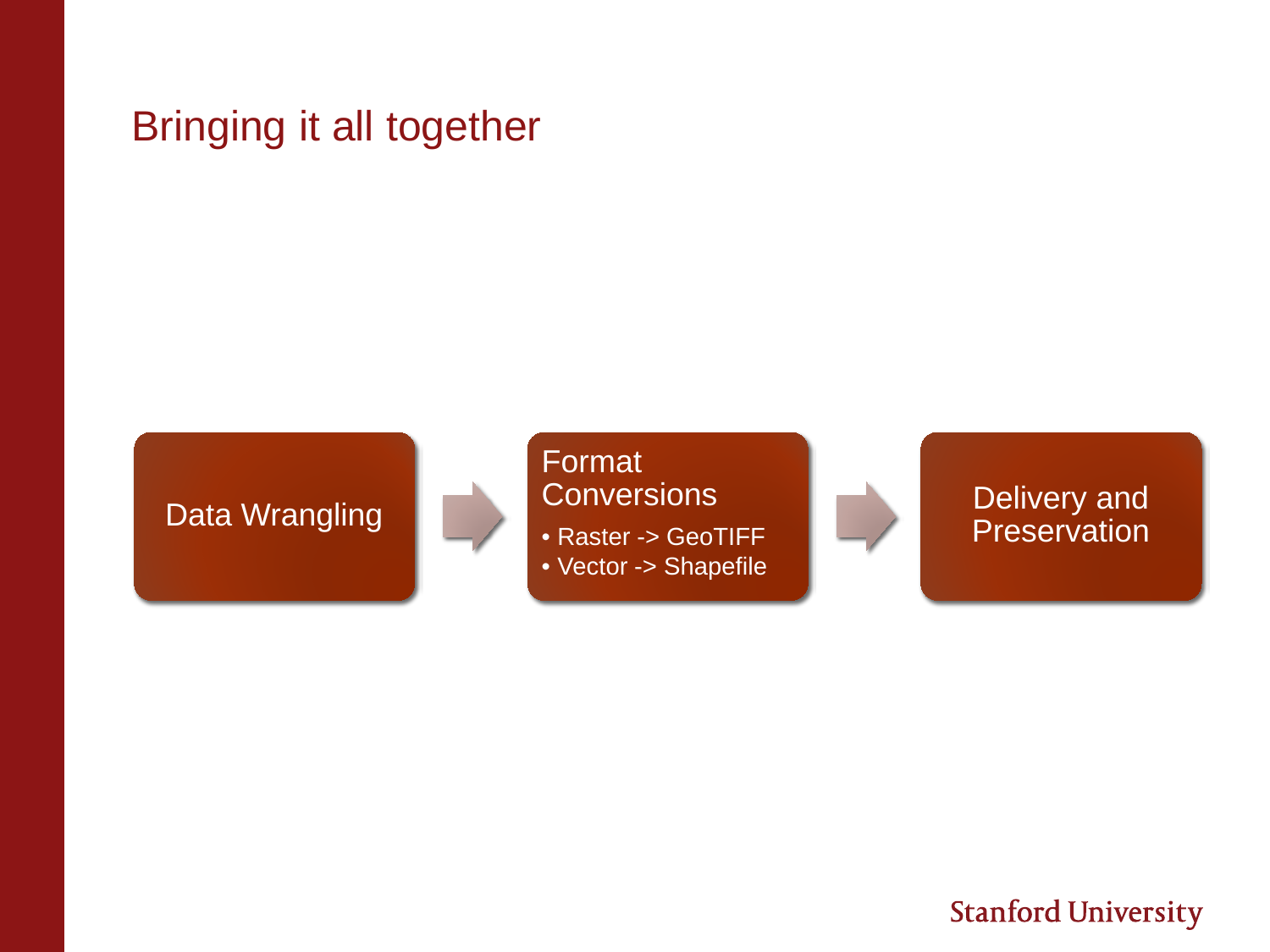#### Bringing it all together



**Metadata Conversions** 

- ISO19139 • MODS
- GeoBlacklight-Schema

Indexing and **Preservation**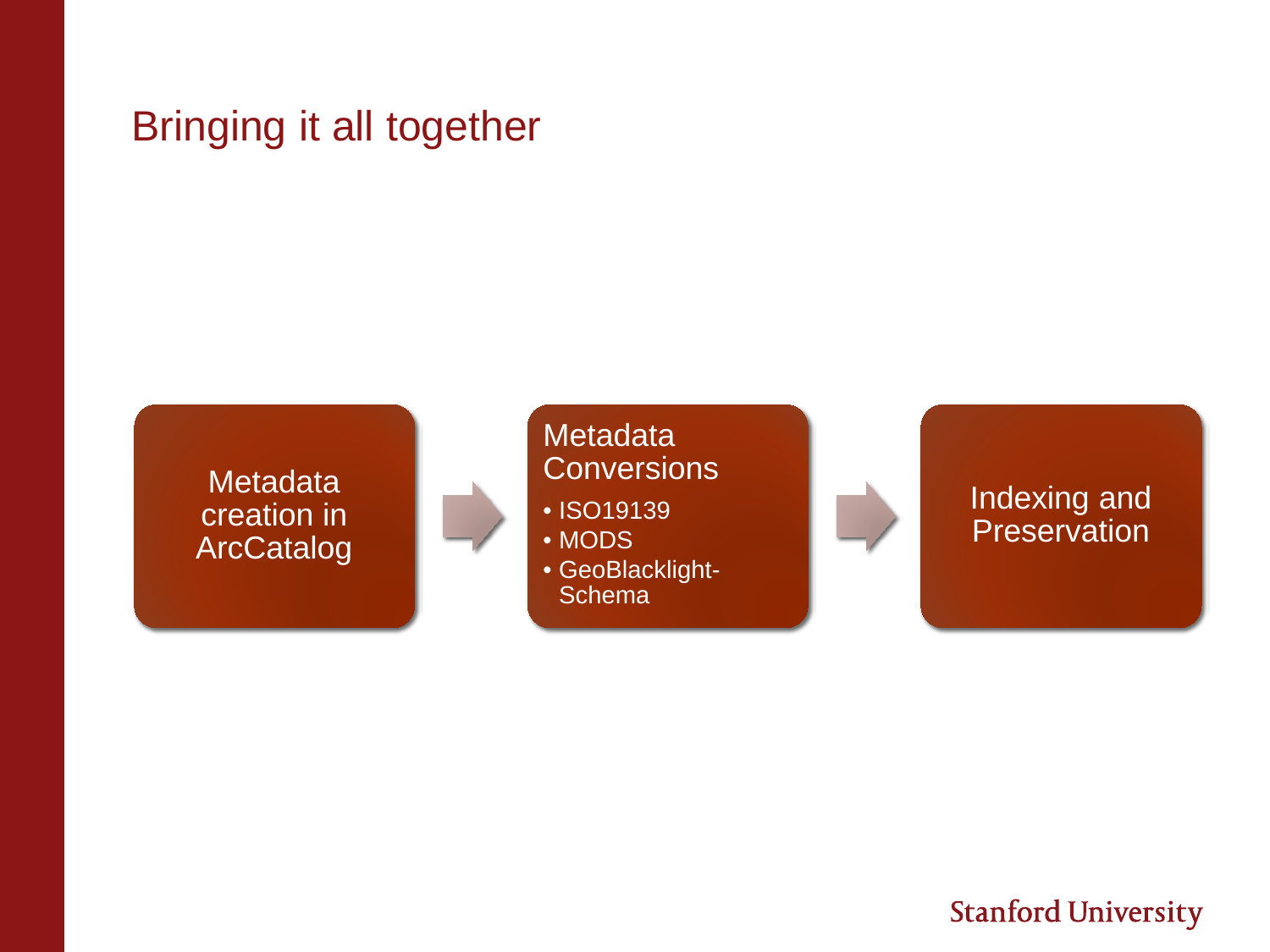Stanford Spatial Data Infrastructure

## Data is available and accessible to the public at:

<https://earthworks.stanford.edu>